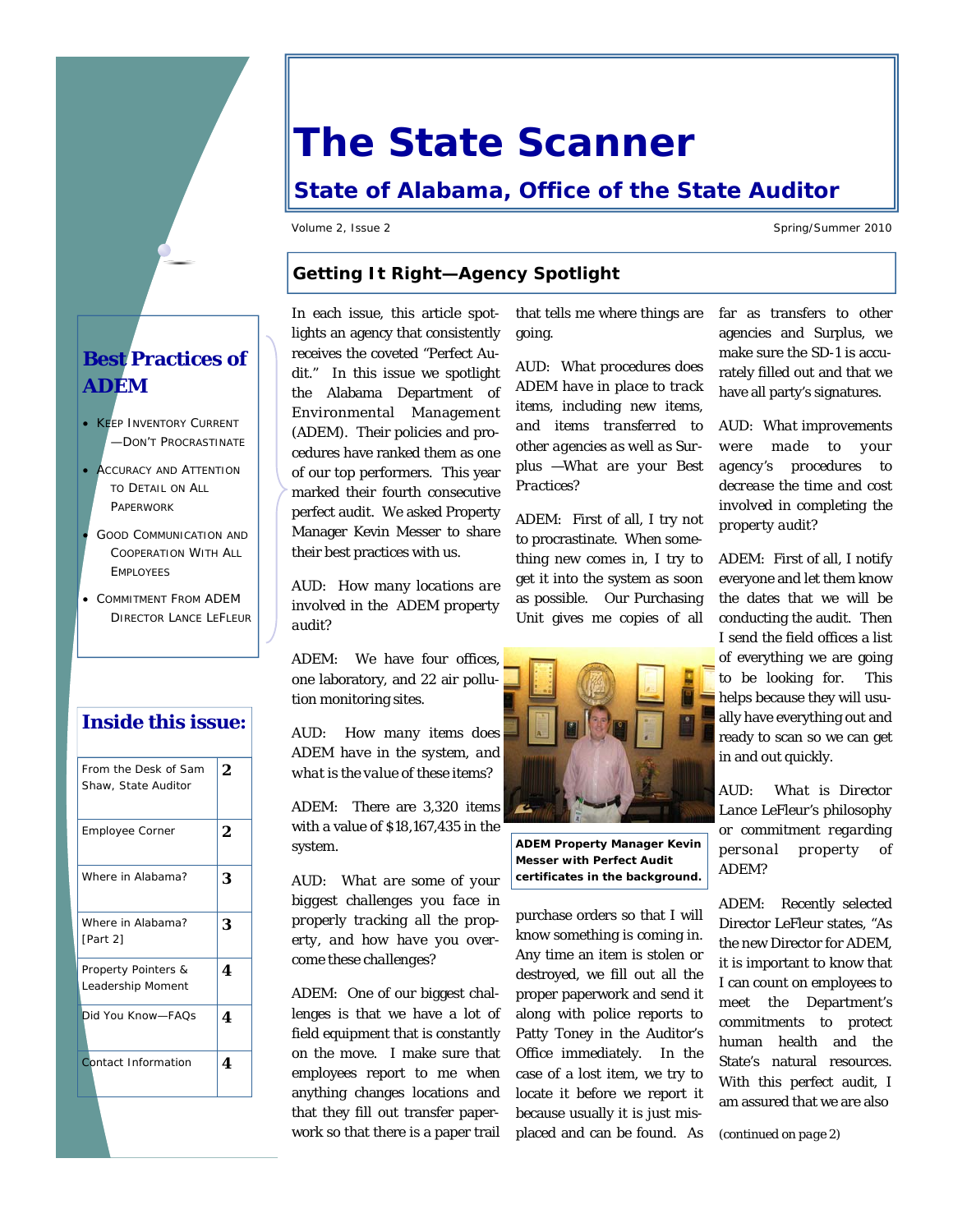#### The State Scanner **Page 2** and the State Scanner Page 2



**Samantha "Sam" Shaw, State Auditor** 

*Since 2007, the State Auditor's Office, along with many property managers, has reduced losses by 67.25%.* 

#### **From the Desk of Sam Shaw, State Auditor**

Everyone loves to see improvements or be a part of some type of improvement. If there is any doubt, just pull out the TV listings and you'll find many shows where people are seeking improvements to: their looks, health, finances, children's behavior, or relationships; their yard, house, or cooking skills; and the list goes on and on. We are drawn to these shows to learn from others.

I would like to take a few moments to recognize the improvements we have made in the State Auditor's Office, with the help of many individuals. Since 2007, our office, along with the many property managers in the various departments and agencies, has reduced losses by 67.25%. This does not include any items reported as stolen or destroyed – just items reported as lost. Now that's impressive! As of second quarter 2010, reported lost items are just a little over \$8,400. Hopefully this downward trend will continue through the remainder of the year.

You may be wondering how we were able to reduce lost items with over 213,000 items to account for statewide. It has taken a lot of hard work, intentional effort, and dedication of everyone involved from the clerk up to the agency director. Property Managers play a vital role within each department. They must communicate the importance of property accountability as well as properly track all items assigned to the department. The larger the agency, the more complicated the procedure, especially when multiple locations come into play. It can be a daunting task at times, but numbers prove it can be done.

Thank you Property Managers for a job well done; thank you agency directors for seeing the importance of asset management; and, thank you to each State employee who takes responsibility for the items assigned to you. Last but certainly not least, I want to thank the employees in the Property Division of my office for their hard work and dedication. This is a team effort that is paying off for the taxpayers of Alabama by reducing lost equipment, thus reducing replacement costs and increasing accountability. *Sam Shaw, State Auditor*

#### **Getting It Right** *(continued from page 1)*

protecting taxpayers from fraudulent use of public property. We will continue to place emphasis on accountability and ethics in how we carry out our duties."

*AUD: What advice can you give agencies that have problems with*  *tracking all personal property and inputting new items in a timely manner?* 

ADEM: The best advice is not to procrastinate because it just gets you behind and makes you have to work a lot harder to get things caught up. It also causes you to make more mistakes.

*Thanks ADEM for a job well done! Keep up the good work.* 



*(From left to right)*  **Karen Barron and Demea Mercer with State Auditor Sam Shaw.** 

#### **Employee Corner**

Chances are, when you call or stop by the State Auditor's Office, you will talk to or see Demea Mercer and Karen Barron. More than likely, these two ladies are the first face you encounter and associate with the office. So we thought it only fitting for you to be able to 'get to know them' a little better.

Demea Mercer has been with the State Auditor's Office for over 20 years, which is longer than any other employee. Her knowledge of the office is invaluable. As Executive Secretary, she wears many hats from answering phones to acting as Auditor Shaw's representative with the Alabama Board of Adjustment.

Karen Barron has been with our office two years. She coordinates all appointments and speaking engagements for the State Auditor. Karen also assists our Property Division and our Accountant with various tasks.

Both of these ladies are avid Auburn fans – War Eagle! Both enjoy watching movies, spending time with family, and SHOPPING. They also enjoy meeting visitors touring the State Capitol from different states and from places as far away as London, England, Germany, and Australia.

The next time you are at the State Capitol, stop by and say "Hi" to Demea and Karen.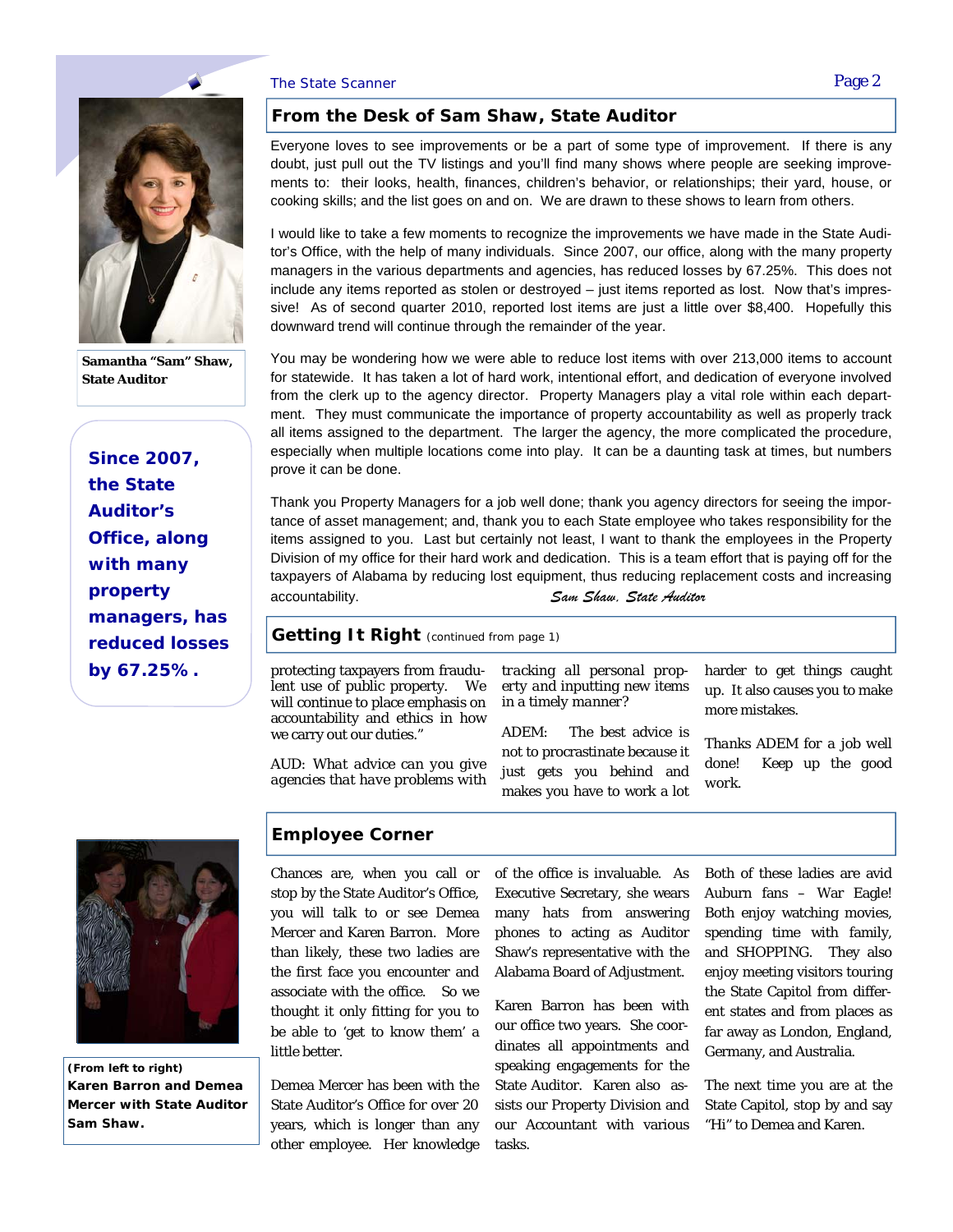#### **Where in Alabama . . . ?**

...has the State Auditor's Office been lately? They have been traveling up and down Alabama's highways and byways with the Equipment Bureau staff of the Alabama Department of Transportation.

Susan Horton, Inventory Control Manager, explains, "The ALDOT is divided into nine division offices located throughout the state and the Central Office in Montgomery." Each division office has anywhere from three to six district offices within their divisions with 38 Bureaus within the Central office. ALDOT has many different types of equipment used in testing, road building, surveying, as well as ATV's, barges, and bridge scaffolding. The equipment is very mobile creating the biggest challenge. ALDOT has 37,811 items valued at \$500 and above with a total gross value of \$307,661,002.

With a property inventory this large, obtaining a perfect audit would seem to be a monumental task. However, procedures have been implemented making ALDOT one of our 'star' performers. Each person is required to sign a hand receipt for items assigned to them. Horton says "surprise audits are conducted during the year, and when a property manager of a division resigns or retires, an audit is performed on all items at that location." When equipment is moved, a Property Transfer form is completed which contains pertinent information about the equipment, the transfer date, and signed by the person transferring and the person receiving the equipment. This serves as a hand receipt which is maintained by personnel within each Division and District. The District personnel are responsible for maintaining all equipment assigned to their location. Annually, ALDOT conducts a self audit at each location. The results are submitted to Susan Horton for verification and then submitted to the State Auditor's Office.

As we have mentioned before, commitment from top management is a vital component to success in asset management. ALDOT Director, Joe McInnes, strongly believes in accountability in all that ALDOT manages, serves, and produces. He has been consistently adamant that the property audits, in particular, be thorough and complete. Under his seven year tenure, ALDOT has experienced perfect audits each audit cycle as well as with each annual internal audit. Each of the 37,811 pieces of equipment is accounted for annually. Prior to 2003 when Mr. McInnes became Director, ALDOT had never received a perfect audit. McInnes states, "I believe we have no greater responsibility to taxpayers than to be accountable in all that we do. Governor Riley, the public, and I expect and demand no less." Well stated Director McInnes. Thank you Equipment Bureau staff for properly maintaining such a large and diverse inventory of items.

**ALDOT Equipment Bureau Staff:** *(from left to right)*  **Susan Horton, Sonja Kennedy, Rickey Gray, and Michael Elmore.** 

> *"I believe we have no greater responsibility to taxpayers than to be accountable." ALDOT Director Joe McInnes*

Until next time, we'll be 'on the road again.'

#### **Where in Alabama . . . ? [PART 2]**

...are you planning to vacation this • year? As our nation's economy recovers from the continuing recession, have you thought about keeping your vacation dollars right here in Alabama? Not only does it help out local businesses, but a portion of lodging taxes go to support the State General Fund. Sales tax revenue is distributed to both the State General Fund and the Education Trust Fund, so it just makes sense to vacation here in Alabama. Are you ready for a road trip? Here are some top picks.

- RTJ Golf Trail: There are many stops and adventures awaiting you along the Trail with luxurious resorts and spas. The Trail Card and State employee discounts make it very affordable. For specials, locations, and information, visit www.rtjgolf.com.
- Alabama's State Parks: With 23 to choose from, you're sure to find the adventure that fits your taste, lifestyle, and budget. Visit www.alapark.com for events and information.
- are here. Visit the Star Wars Exhibit at the U.S. Space & Rocket Center, then tour one of the many museums, Botanical Gardens, or catch one of the concerts scheduled around **A Storm Trooper**  town. For event locations and dates, see www.huntsville.org.



**and Darth Vader at the U.S. Space & Rocket Center press conference.** 

 Alabama's Beaches: Still one of our best assets with many activities on tap. Many hotels and resorts are offering outstanding value packages with no deposit required. Visit www.gulfshores.com to see what's happening and for oil spill updates.

Huntsville: Darth Vader and the rest of the gang